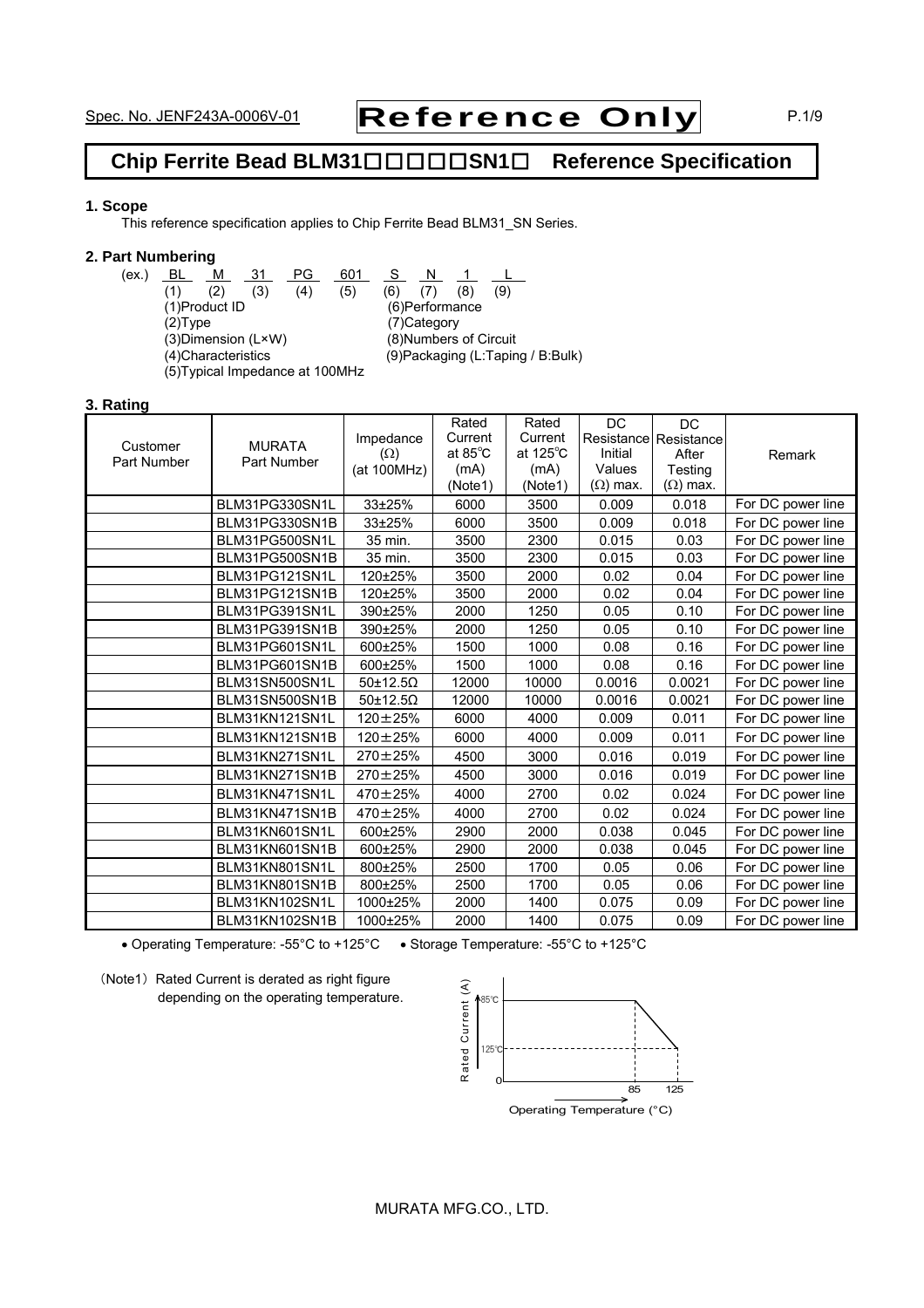# Spec. No. JENF243A-0006V-01 Reference Only P.2/9

### **4. Style and Dimensions**





|                | $\therefore$ Electrode |
|----------------|------------------------|
| Item           | Dimension "T"          |
| BLM31PG***SN1* | $1.1 \pm 0.2$          |
| BLM31SN***SN1* | $1.1 \pm 0.2$          |
| BLM31KN***SN1* | $1.6 + 0.2$            |
|                | $(in \; mm)$           |

■ Equivalent Circuit

 $\overline{O}$  $\bigcap$ 

Resistance element becomes<br>dominant at high frequencies.

■ Unit Mass (Typical value) BLM31PG\*\*\*SN1\* : 0.025 g BLM31SN\*\*\*SN1\* : 0.025 g BLM31KN\*\*\*SN1\* : 0.041 g

Atmospheric pressure : 86kPa to 106kPa

### **5.Marking**

No marking.

## **6. Standard Testing Conditions**

< Unless otherwise specified >  $\sim$  In case of doubt > Temperature : Ordinary Temp. (15 °C to 35 °C ) Temperature : 20°C±2 °C Humidity : Ordinary Humidity (25%(RH) to 85%(RH)) Humidity : 60%(RH) to 70%(RH)

### **7. Specifications**

## **7-1. Electrical Performance**

| No. | Item                | Specification | Test Method                                          |
|-----|---------------------|---------------|------------------------------------------------------|
|     | 7-1-1 Impedance     | Meet item 3.  | Measuring Frequency: 100MHz±1MHz                     |
|     |                     |               | Measuring Equipment: KEYSIGHT4291A or the equivalent |
|     |                     |               | Test Fixture: KEYSIGHT16192A or the equivalent       |
|     | 7-1-2 DC Resistance | Meet item 3.  | Measuring Equipment: Digital multi meter             |
|     |                     |               | Except resistance of the Substrate and Wire          |

### **7-2. Mechanical Performance**

| No.         | Item                                | Specification                                                                                                                                   | <b>Test Method</b>                                                                                                                                                                                                                     |
|-------------|-------------------------------------|-------------------------------------------------------------------------------------------------------------------------------------------------|----------------------------------------------------------------------------------------------------------------------------------------------------------------------------------------------------------------------------------------|
| $7 - 2 - 1$ | Appearance and<br><b>Dimensions</b> | Meet item 4.                                                                                                                                    | Visual Inspection and measured with Slide Calipers.                                                                                                                                                                                    |
|             | 7-2-2 Bonding<br>Strength           | Meet Table 1.<br>Table 1<br>No damage<br>Appearance<br>Impedance<br>Change<br>Within $±30\%$<br>(at 100MHz)<br>DC<br>Meet item 3.<br>Resistance | It shall be soldered on the substrate.<br>Applying Force(F): 9.8N<br>Applying Time: 5s±1s<br>Applied direction: Parallel to substrate<br>Side view<br>F<br>R <sub>0.5</sub><br>Substrate                                               |
| $7 - 2 - 3$ | Bending<br>Strength                 |                                                                                                                                                 | It shall be soldered on the substrate.<br>Substrate: Glass-epoxy 100mm×40mm×1.6mm<br>Deflection: 1.0mm<br>Speed of Applying Force: 0.5mm/s<br>Pressure jig<br>Keeping Time: 30s<br>ŢΕ<br>R340<br>Deflection<br>45mm<br>45mm<br>Product |

## MURATA MFG.CO., LTD.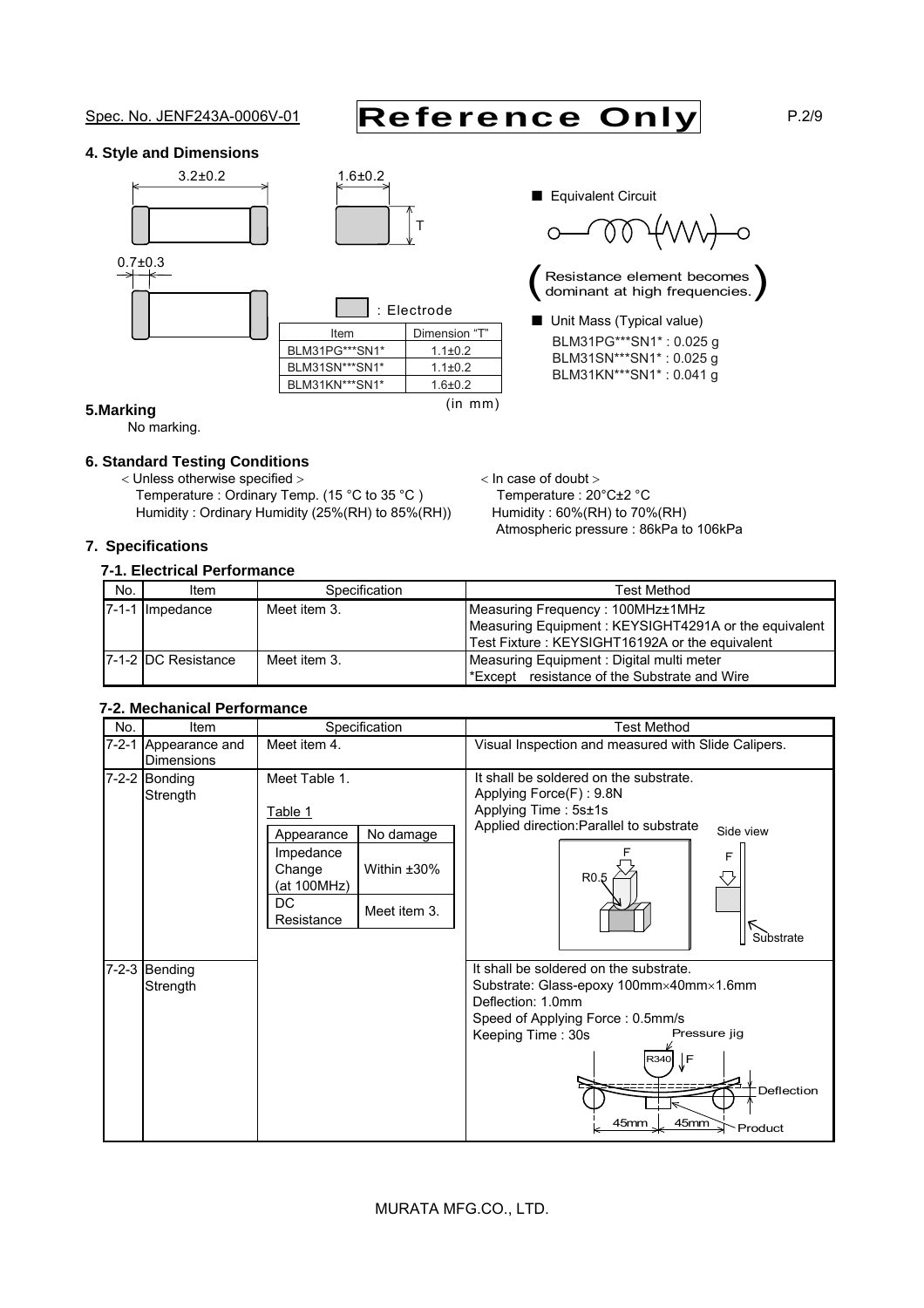# Spec. No. JENF243A-0006V-01 Reference Only P.3/9

| No.         | Item                                     | Specification                                                                                                                                                                               | <b>Test Method</b>                                                                                                                                                                                                                                                 |
|-------------|------------------------------------------|---------------------------------------------------------------------------------------------------------------------------------------------------------------------------------------------|--------------------------------------------------------------------------------------------------------------------------------------------------------------------------------------------------------------------------------------------------------------------|
|             | 7-2-4 Vibration                          | Meet Table 1.                                                                                                                                                                               | It shall be soldered on the substrate.<br>Oscillation Frequency: 10Hz to 55Hz to 10Hz for 1 min<br>Total Amplitude: 1.5mm<br>Testing Time: A period of 2 hours in each of 3 mutually<br>perpendicular directions. (Total 6 h)                                      |
|             | 7-2-5 Resistance<br>to Soldering<br>Heat | Meet Table 2.<br>Table 2<br>No damage<br>Appearance<br>Within $±30\%$<br>Impedance<br>(for BLM31SN, KN)<br>Change<br>(at 100MHz)<br>within $\pm 50\%$ )<br>DC<br>Meet item 3.<br>Resistance | Pre-Heating: $150^{\circ}$ C $\pm$ 10°C, 60s $\sim$ 90s<br>Solder: Sn-3.0Ag-0.5Cu<br>Solder Temperature: 270°C±5°C<br>Immersion Time: 10s±0.5s<br>Immersion and emersion rates: 25mm/s<br>Then measured after exposure in the room condition<br>for $48h \pm 4h$ . |
| 7-2-6 Drop  |                                          | Products shall be no failure after<br>tested.                                                                                                                                               | It shall be dropped on concrete or steel board.<br>Method: free fall<br>Height: 75cm<br>Attitude from which the product is dropped : 3 direction<br>The number of times : 3 times for each direction<br>(Total 9 times)                                            |
| $7 - 2 - 7$ | Solderability                            | The electrodes shall be at least<br>95% covered with new solder<br>coating.                                                                                                                 | Flux: Ethanol solution of rosin, 25(wt)%<br>Pre-Heating: $150^{\circ}$ C $\pm$ 10°C, 60s $\sim$ 90s<br>Solder: Sn-3.0Ag-0.5Cu<br>Solder Temperature: 240°C±5°C<br>Immersion Time: 4s±1s<br>Immersion and emersion rates: 25mm/s                                    |

## **7-3. Environmental Performance**

### It shall be soldered on the substrate.

| No. | Item                       | Specification | <b>Test Method</b>                                                                                                                                                                                                                                                                     |
|-----|----------------------------|---------------|----------------------------------------------------------------------------------------------------------------------------------------------------------------------------------------------------------------------------------------------------------------------------------------|
|     | 7-3-1 Temperature<br>Cycle | Meet Table 2. | 1 cycle:<br>1 step: -55 °C(+0 °C,-3 °C) / 30min±3min<br>2 step: Ordinary temp. / 10min to 15min<br>3 step: +125 °C(+3 °C,-0 °C) / 30min±3min<br>4 step: Ordinary temp. / 10min to 15min<br>Total of 100 cycles<br>Then measured after exposure in the room condition<br>for $48h±4h$ . |
|     | 7-3-2 Humidity             |               | Temperature: $40^{\circ}$ C $\pm$ 2°C<br>Humidity: $90\%$ (RH) to $95\%$ (RH)<br>Time: 1000h(+48h,-0h)<br>Then measured after exposure in the room condition<br>for $48h±4h$ .                                                                                                         |
|     | 7-3-3 Heat Life            |               | Temperature: $85^{\circ}$ C $\pm 3^{\circ}$ C<br>Applying Current: Rated Current<br>Time: 1000h(+48h,-0h)<br>Then measured after exposure in the room condition<br>for $48h±4h$ .                                                                                                      |
|     | 7-3-4 Cold Resistance      |               | Temperature : $-55\pm2^{\circ}C$<br>Time: 1000h(+48h,-0h)<br>Then measured after exposure in the room condition<br>for $48h±4h$ .                                                                                                                                                      |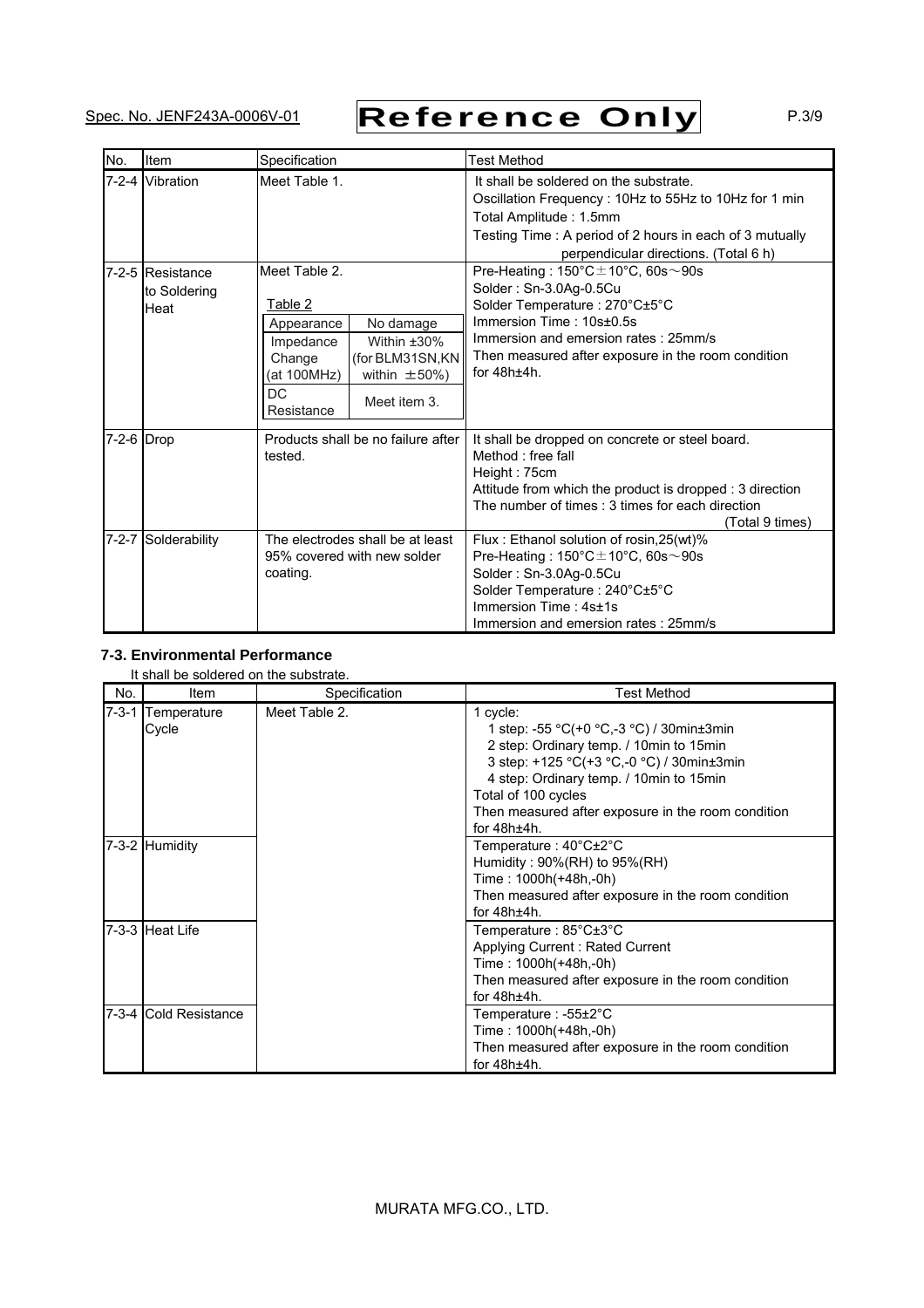# Spec. No. JENF243A-0006V-01 Reference Only P.4/9

### **8. Specification of Packaging**

**8-1. Appearance and Dimensions** (8mm-wide plastic tape)



(1) Taping

Products shall be packaged in the each embossed cavity of 8mm-wide, 4mm-pitch and plastic tape continuously and sealed by cover tape.

- (2) Sprocket hole : The sprocket holes are to the right as the tape is pulled toward the user.
- (3) Spliced point : The cover tape has no spliced point.
- (4) Missing components number

Missing components number within 0.1% of the number per reel or 1 pc., whichever is greater, and are not continuous. The specified quantity per reel is kept.

#### **8-2. Tape Strength**

(1)Pull Strength

| Plastic tape | min   |
|--------------|-------|
| over tape    | J min |

(2) Peeling off force of Cover tape 0.2N to 0.7N (Minimum value \*Speed of Peeling off:300mm

is typical.) 
$$
\overline{U} \overline{U} \overline{U} \overline{U}
$$

#### **8-3. Taping Condition**

(1) Standard quantity per reel

| vpe             | Quantity per 180mm reel |
|-----------------|-------------------------|
| BLM31PG/BLM31SN | 3000 pcs. / reel        |
| - BI M31KN      | 2500 pcs. / reel        |

(2) There shall be leader-tape (cover tape only and empty tape ) and trailer- tape (empty tape) as follows.

(3) Marking for reel

The following items shall be marked on a label and the label is stuck on the reel.

(Customer part number, MURATA part number, Inspection number (\*1), RoHS marking (\*2), Quantity, etc) \*1) « Expression of Inspection No. » □□ 0000  $\times$ ××

| (1) Factory Code |                                          |                             |                                                                                 |  |
|------------------|------------------------------------------|-----------------------------|---------------------------------------------------------------------------------|--|
| $(2)$ Date       | First digit                              | : Year / Last digit of year |                                                                                 |  |
|                  | Second digit<br>Third, Fourth digit: Day |                             | : Month / Jan. to Sep. $\rightarrow$ 1 to 9, Oct. to Dec. $\rightarrow$ O, N, D |  |
| (3) Serial No.   |                                          |                             |                                                                                 |  |

165 to 180 degree  $F_{\text{c}}$  Cover tape

<u>astic tape</u>

\*2) « Expression of RoHS marking »

 $ROHS - \underline{Y} (\underline{\triangle})$ <br>(1) (2)

(1) RoHS regulation conformity parts.

(2) MURATA classification number

(4) Outside package

These reels shall be packed in the corrugated cardboard package and the following items shall be marked on a label and the label is stuck on the box.

(Customer name, Purchasing order number, Customer part number, MURATA part number, RoHS marking (\*2), Quantity, etc)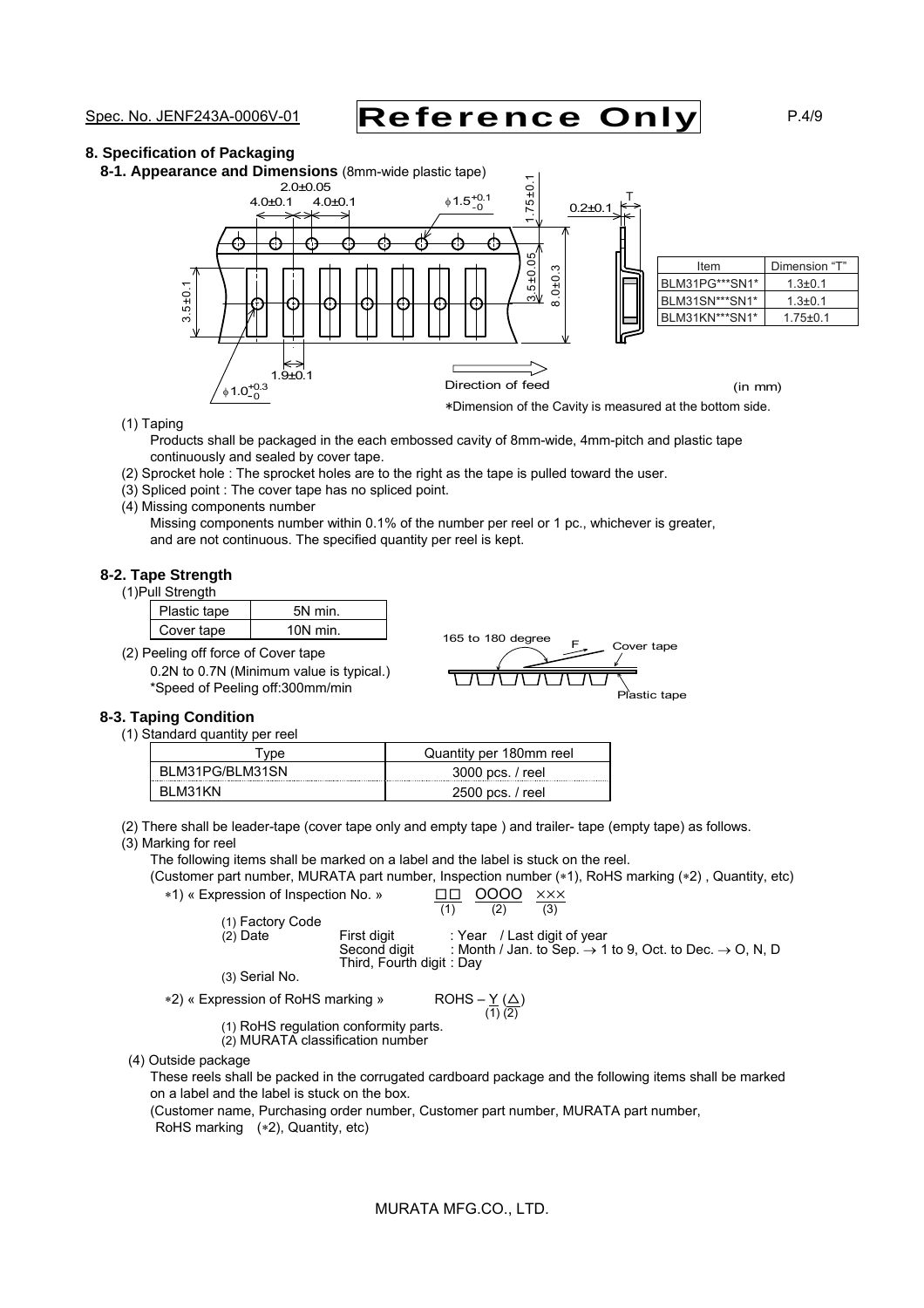# Spec. No. JENF243A-0006V-01 Reference Only P.5/9

(5) Dimensions of reel and taping (leader-tape, trailer-tape)



#### **8-4. Specification of Outer Case**



# **9.** ! **Caution**

#### **9-1. Surge current**

Excessive surge current (pulse current or rush current) than specified rated current applied to the product may cause a critical failure, such as an open circuit, burnout caused by excessive temperature rise. Please contact us in advance in case of applying the surge current.

#### **9-2. Limitation of Applications**

Please contact us before using our products for the applications listed below which require especially high reliability for the prevention of defects which might directly cause damage to the third party's life, body or property.

- (1)Aircraft equipment (6)Disaster prevention / crime prevention equipment
- (2)Aerospace equipment (7)Traffic signal equipment
- 
- 
- 
- (8)Transportation equipment (vehicles,trains, ships, etc.) (4)Power plant control equipment (9)Applications of similar complexity and /or reliability requirements (5)Medical equipment to the applications listed in the above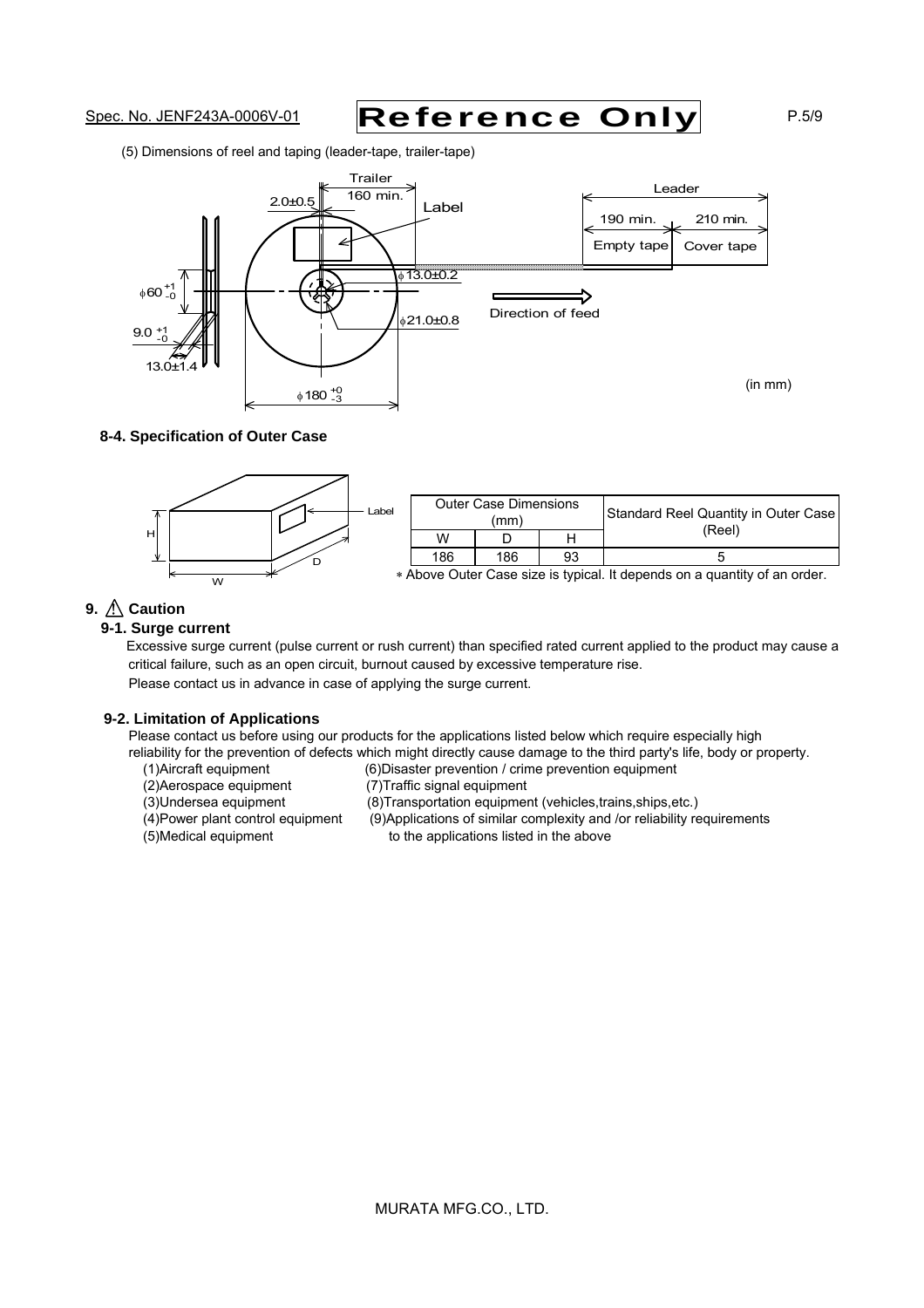# Spec. No. JENF243A-0006V-01 Reference Only P.6/9

#### **10. Notice**

This product is designed for solder mounting.

Please consult us in advance for applying other mounting method such as conductive adhesive.

### **10-1. Land pattern designing**

Standard land dimensions (Flow and Reflow soldering)



| Type               | Rated<br>Current | Land pad thickness and<br>dimension a |                   |      |  |
|--------------------|------------------|---------------------------------------|-------------------|------|--|
|                    | (A)              | 18um                                  | 35 <sub>µ</sub> m | 70um |  |
| BLM31PG<br>BLM31KN | 1.5/2            | 1.2                                   | 1.2               | 1.2  |  |
|                    | 3.5              | 2.4                                   | 1.2               | 1.2  |  |
|                    |                  | 6.4                                   | 3.3               | 1.65 |  |
| BLM31SN            | $10 - 12$        |                                       | 9.8               | 4.9  |  |

(in mm)

\*The excessive heat by land pads may cause deterioration at joint of products with substrate.

Land dimensions on Flow soldering for 2.5mm pitch mounting



\*Taking land pad thickness and rated current into account.

| 4.2 to 5.2 | ີ | c |         |
|------------|---|---|---------|
|            |   |   | (in mm) |

\*The pattern shall be designed to above drawing to prevent causing the solder bridge when products are mounted by 2.5mm pitch flow soldering.

#### **10-2. Soldering Conditions**

Products can be applied to reflow and flow soldering.

(1) Flux,Solder

| Flux   | Use rosin-based flux, but not highly acidic flux (with chlorine content exceeding 0.2(wt)%.) |
|--------|----------------------------------------------------------------------------------------------|
|        | Do not use water-soluble flux.                                                               |
| Solder | Use Sn-3.0Ag-0.5Cu solder                                                                    |
|        | Standard thickness of solder paste: 100 um to 200 um                                         |

#### (2) Soldering conditions

Pre-heating should be in such a way that the temperature difference between solder and ferrite surface is limited to 150℃ max. Also cooling into solvent after soldering should be in such a way that the temperature difference is limited to 100℃ max.

Insufficient pre-heating may cause cracks on the ferrite, resulting in the deterioration of product quality.

Standard soldering profile and the limit soldering profile is as follows. The excessive limit soldering conditions may cause leaching of the electrode and / or resulting in the deterioration of product quality.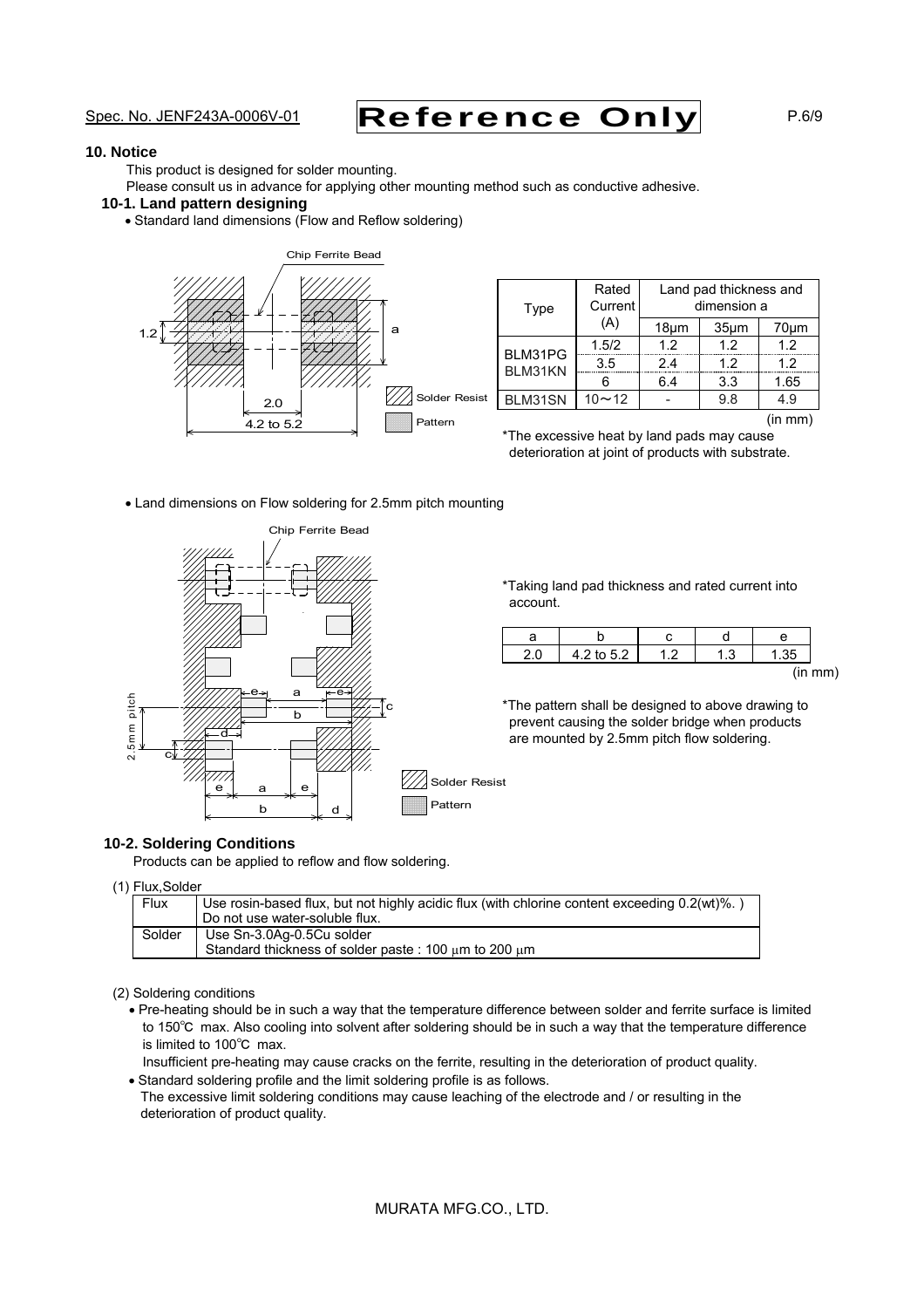# Spec. No. JENF243A-0006V-01 Reference Only P.7/9

(3) soldering profile

□Flow soldering profile



### □Reflow soldering profile



|                  | <b>Standard Profile</b>                 | Limit Profile         |
|------------------|-----------------------------------------|-----------------------|
| Pre-heating      | $150 \sim 180^{\circ}$ C. $90s \pm 30s$ |                       |
| Heating          | above $220^{\circ}$ C, $30s \sim 60s$   | above 230°C, 60s max. |
| Peak temperature | $245 \pm 3^{\circ}$ C                   | $260^{\circ}$ C, 10s  |
| Cycle of reflow  | 2 times                                 | 2 times               |

#### **10-3. Reworking with soldering iron**

- Pre-heating: 150°C, 1 min Soldering iron output: 80W max.
	-
- Tip temperature:  $350^{\circ}$ C max. Tip diameter:  $\phi$  3mm max.  $\bullet$  Soldering time : 3(+1,-0) seconds.  $\bullet$  Times : 2times max.
- Note :Do not directly touch the products with the tip of the soldering iron in order to prevent the crack on the ferrite material due to the thermal shock.

#### **10-4. Solder Volume**

Solder shall be used not to be exceed as shown below.



1/3T≦t≦T (T:Chip thickness)

Accordingly increasing the solder volume, the mechanical stress to product is also increased. Exceeding solder volume may cause the failure of mechanical or electrical performance.

MURATA MFG.CO., LTD.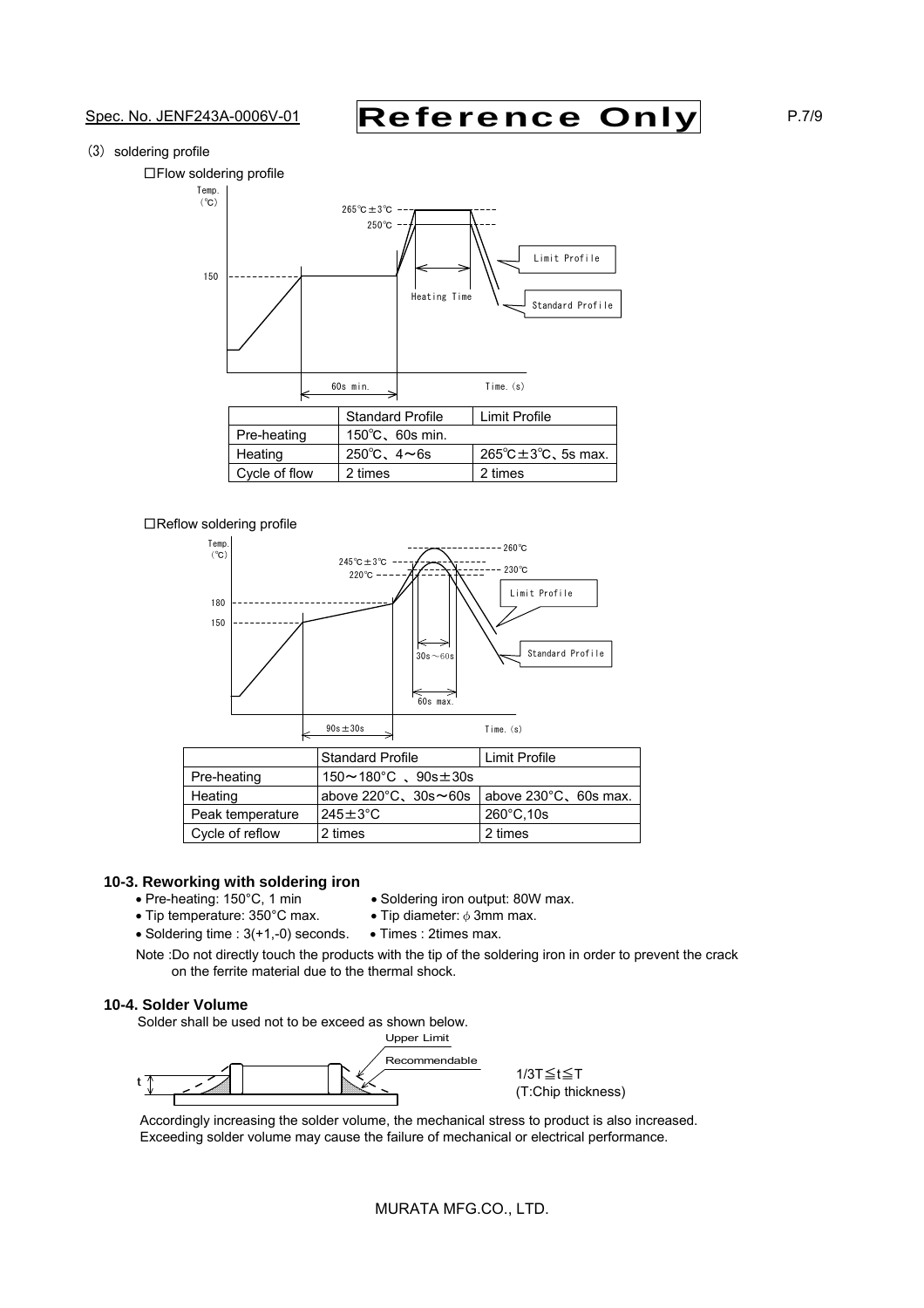# Spec. No. JENF243A-0006V-01 Reference Only P.8/9

#### **10-5. Attention regarding P.C.B. bending**

The following shall be considered when designing and laying out P.C.B.'s.

(1) P.C.B. shall be designed so that products are not subject to the mechanical stress for board warpage. <Products direction>



Products shall be located in the sideways direction (Length: $a$ <br/>b) to the mechanical stress.

(2)Components location on P.C.B. separation.

It is effective to implement the following measures, to reduce stress in separating the board. It is best to implement all of the following three measures; however, implement as many measures as possible to reduce stress.

| <b>Contents of Measures</b>                                                                | Stress Level        |
|--------------------------------------------------------------------------------------------|---------------------|
| (1) Turn the mounting direction of the component parallel to the board separation surface. | A > D <sup>*1</sup> |
| (2) Add slits in the board separation part.                                                | A > B               |
| (3) Keep the mounting position of the component away from the board separation surface.    | A > C               |



\*1 A > D is valid when stress is added vertically to the perforation as with Hand Separation. If a Cutting Disc is used, stress will be diagonal to the PCB, therefore A > D is invalid.

(3) Mounting Components Near Screw Holes

When a component is mounted near a screw hole, it may be affected by the board deflection that occurs during the tightening of the screw. Mount the component in a position as far away from the screw holes as possible.



#### **10-6. Mounting density**

Add special attention to radiating heat of products when mounting the inductor near the products with heating. The excessive heat by other products may cause deterioration at joint of this product with substrate.

#### **10-7. Operating Environment**

Do not use this product under the following environmental conditions, on deterioration of the Insulation Resistance of the Ferrite material and/or corrosion of Inner Electrode may result from the use.

- (1) in the corrodible atmosphere (acidic gases, alkaline gases, chlorine, sulfur gases, organic gases and etc.)
- (2) in the atmosphere where liquid such as organic solvent, may splash on the products.
- (3) in the atmosphere where the temperature / humidity changes rapidly and it is easy to dew.